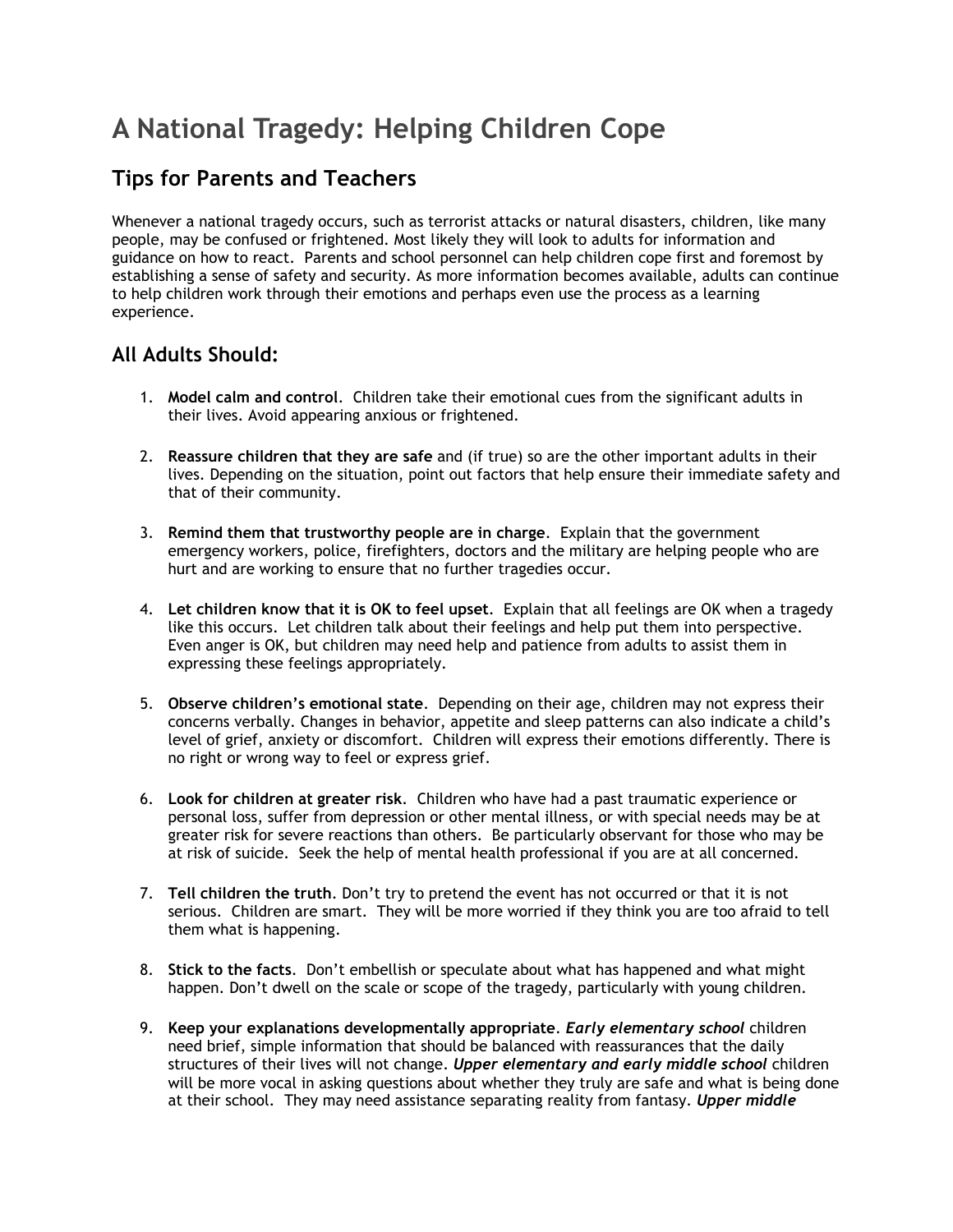*school and high school* students will have strong and varying opinions about the causes of violence and threats to safety in schools and society. They will share concrete suggestions about how to make school safer and how to prevent tragedies in society. They will be more committed to doing something to help the victims and affected community. *For all children, encourage them to verbalize their thoughts and feelings. Be a good listener!*

10. **Monitor your own stress level.** Don't ignore your own feelings of anxiety, grief and anger. Talking to friends, family members, religious leaders, and mental health counselors can help. It is OK to let your children know that you are sad, but that you believe things will get better. You will be better able to support your children if you can express your own emotions in a productive manner. Get appropriate sleep, nutrition and exercise.

#### **What Parents Can Do:**

- 1. Focus on your children the week following the tragedy. Tell them you love them and everything will be OK. Try to help them understand what has happened, keeping in mind their developmental level.
- 2. Make time to talk with your children. Remember if you do not talk to your children about this incident, someone else will. Take some time and determine what you wish to say.
- 3. Stay close to your children. Your physical presence will reassure them and give you the opportunity to monitor their reaction. Many children will want actual physical contact. Give plenty of hugs. Let them sit close to you, and make sure to take extra time at bedtime to cuddle and to reassure them that they are loved and safe.
- 4. Limit your child's television viewing of these events. If they must watch, watch with them for a brief time; then turn the set off. Don't sit mesmerized re-watching the same events over and over again.
- 5. Maintain a "normal" routine. To the extent possible stick to your family's normal routine for dinner, homework, chores, bedtime, etc., *but don't be inflexible*. Children may have a hard time concentrating on schoolwork or falling asleep at night.
- 6. Spend extra time reading or playing quiet games with your children before bed. These activities are calming, foster a sense of closeness and security, and reinforce a sense of normalcy. Spend more time tucking them in. Let them sleep with a light on if they ask for it.
- 7. Safeguard your children's physical health. Stress can take a physical toll on children as well as adults. Make sure your children get appropriate sleep, exercise and nutrition.
- 8. Consider praying or thinking hopeful thoughts for the victims and their families. It may be a good time to take your children to your place of worship, write a poem or draw a picture to help your child express their feelings and feel that they are somehow supporting the victims and their families.
- 9. **Find out what resources your school has in place to help children cope**. Most schools are likely to be open and often are a good place for children to regain a sense of normalcy. Being with their friends and teachers can help. Schools should also have a plan for making counseling available to children and adults who need it.